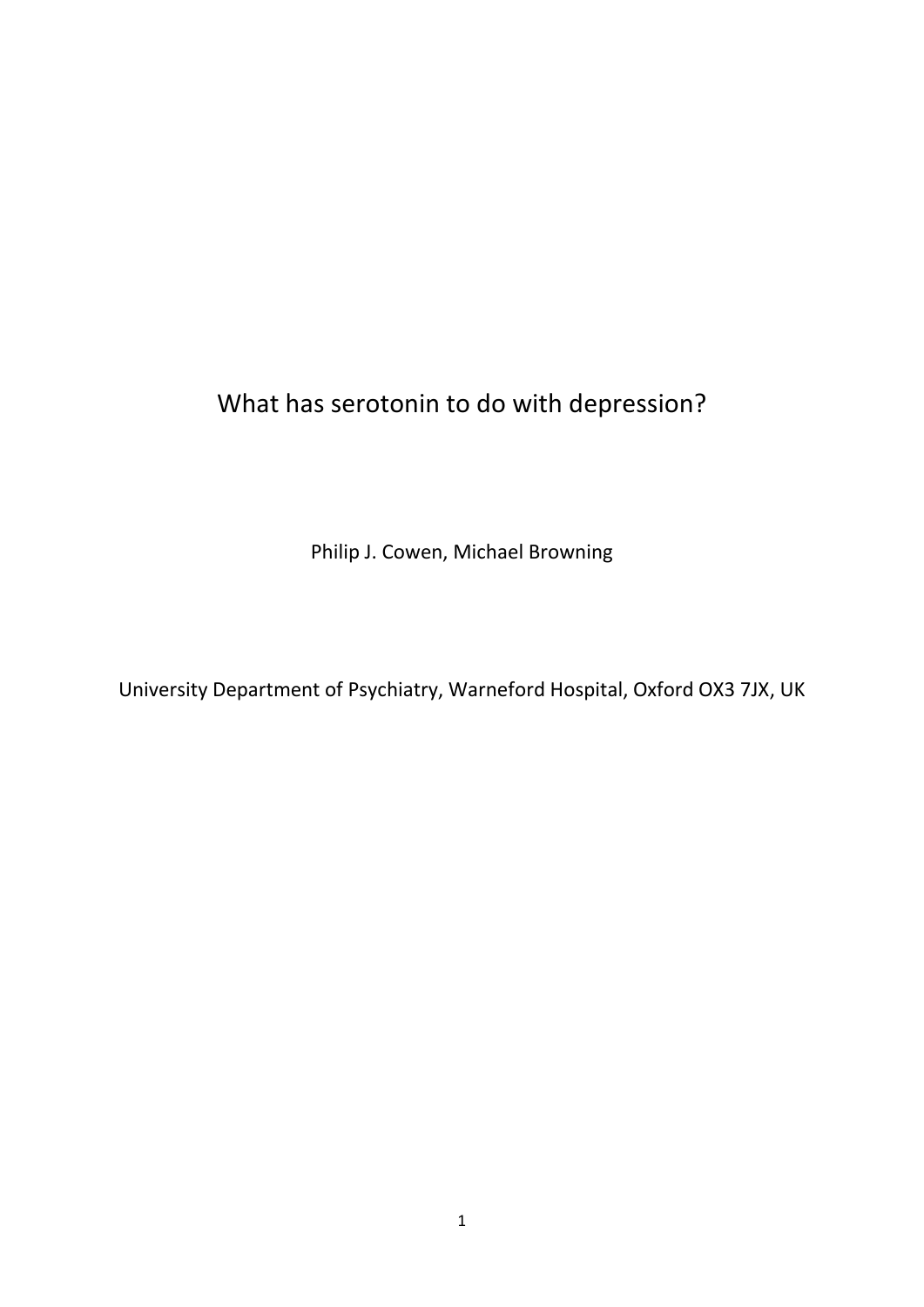The "serotonin hypothesis" of clinical depression is almost 50 years old. At its simplest, the hypothesis proposes that diminished activity of serotonin pathways plays a causal role in the pathophysiology of depression. This notion was based on the depressogenic effects of amine depleting agents such as reserpine, as well as the actions of antidepressant drugs such as monoamine oxidase inhibitors and tricyclic antidepressants, discovered by clinical serendipity, but later found in animal experimental studies to potentiate the effects of serotonin and other monoamines at the synapse (1).

This pattern of theory making – moving from the pharmacological actions of drugs with some efficacy in treatment to biochemical notions of causation – has been common in biological psychiatry. In such an undeveloped field this approach, though logically precarious, has been a useful heuristic and, in the case of the dopamine hypothesis of psychosis, has been strikingly upheld by advanced brain imaging techniques (2). However, the serotonin hypothesis of depression has not been clearly substantiated. Indeed, dogged by unreliable clinical biochemical findings and the difficulty of relating changes in serotonin activity to mood state, the serotonin hypothesis eventually achieved "conspiracy theory" status, whose avowed purpose was to enable industry to market selective serotonin reuptake inhibitors (SSRIs) to a gullible public (3).

#### **Is serotonin still relevant to an understanding of depression?**

In biological psychiatry, pathophysiological hypotheses are not easily refuted. More often they simply seem to become irrelevant as new models of causation take their place. In an era of neural networks and systems level neuroscience, "single" neurotransmitter theories of depression look increasingly implausible. Is serotonin still worth thinking about in relation to depression?

The best evidence that serotonin plays a role in the pathophysiology of depression comes from studies of "tryptophan depletion", where an acute dietary manipulation is employed to produce a transient lowering in brain serotonin activity through diminishing availability of its precursor amino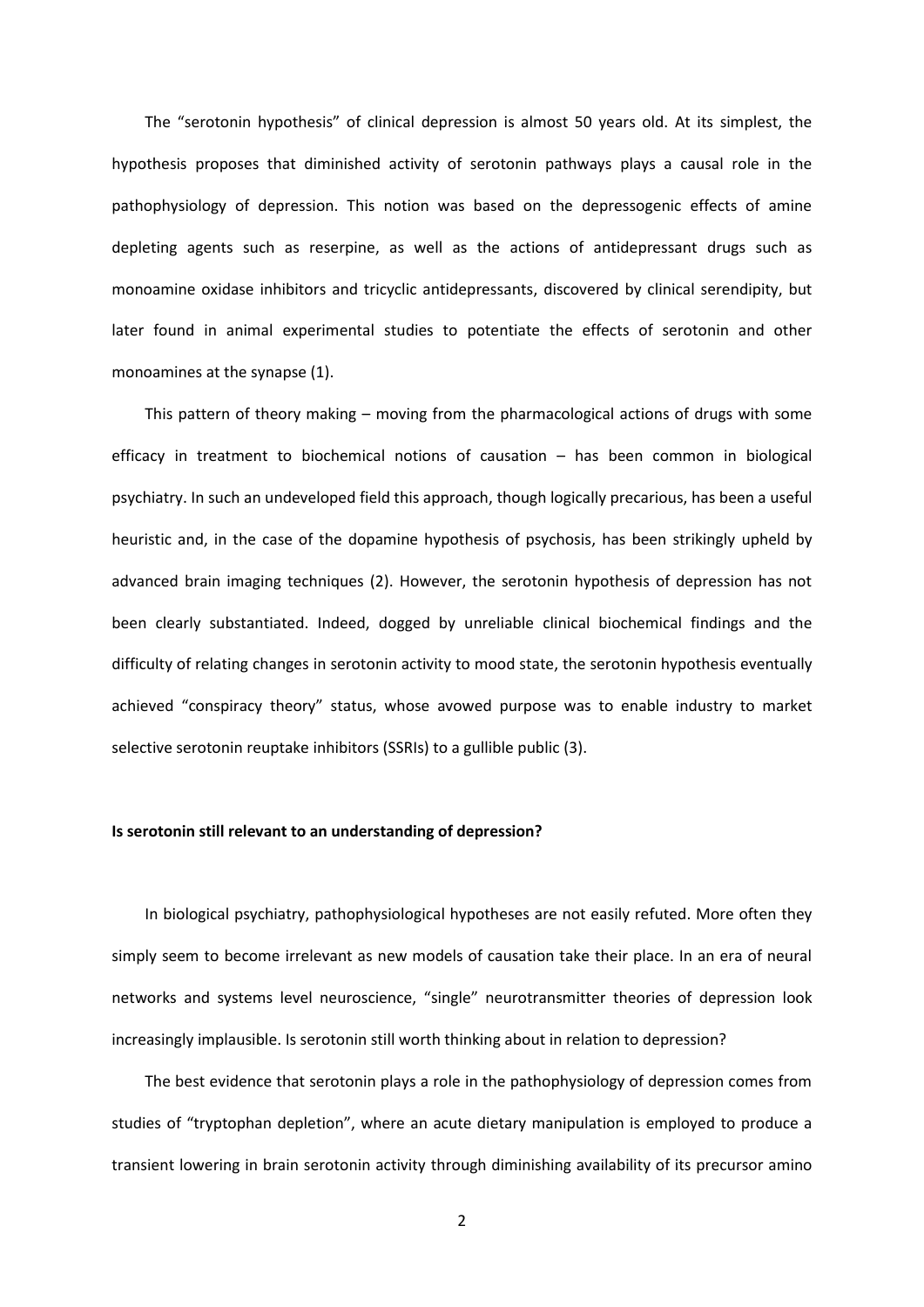acid, tryptophan. In healthy participants with no risk factors for depression, tryptophan depletion does not produce clinically significant changes in mood; however, recovered depressed patients free of medication can show brief, clinically relevant, depressive symptomatology (4). Interestingly, the same is true of recovered depressed patients undergoing catecholamine depletion with alphamethyl-para-tyrosine (5).

Overall, this evidence suggests that impairing serotonin function can cause clinical depression in some circumstances, but is neither necessary nor sufficient. In addition, the depressogenic effects of tryptophan depletion are much more apparent in people who have experienced prior episodes of depression than in those simply at high risk of illness, for example by virtue of a strong family history (6). This suggests that low serotonin function may compromise mechanisms involved in maintaining recovery from depression rather than having a primary effect to lower mood in all vulnerable people.

These findings also hint at a role for diminished tryptophan availability in triggering depression, particularly in people with a previous history of illness. Interestingly, lower plasma levels of tryptophan are one of the few reasonably robust findings in patients with more severe forms of depression (7) and, more recently, have been linked to peripheral inflammation and consequent induction of the tryptophan metabolizing enzyme indoleamine 2,3-dioxygenase (8). Inflammation could therefore produce depression in vulnerable individuals by lowering plasma tryptophan and diminishing brain serotonin activity. Conceivably, such an effect could explain the diminished efficacy of SSRIs in depressed patients with high levels of inflammatory biomarkers (9).

## **Serotonin and antidepressant action**

Undoubtedly, a major reason for the continuing interest in serotonin and depression is the fact that SSRIs are useful antidepressant drugs for some patients. Elegant basic studies have revealed intriguing molecular and cellular consequences of repeated SSRI administration in animals, for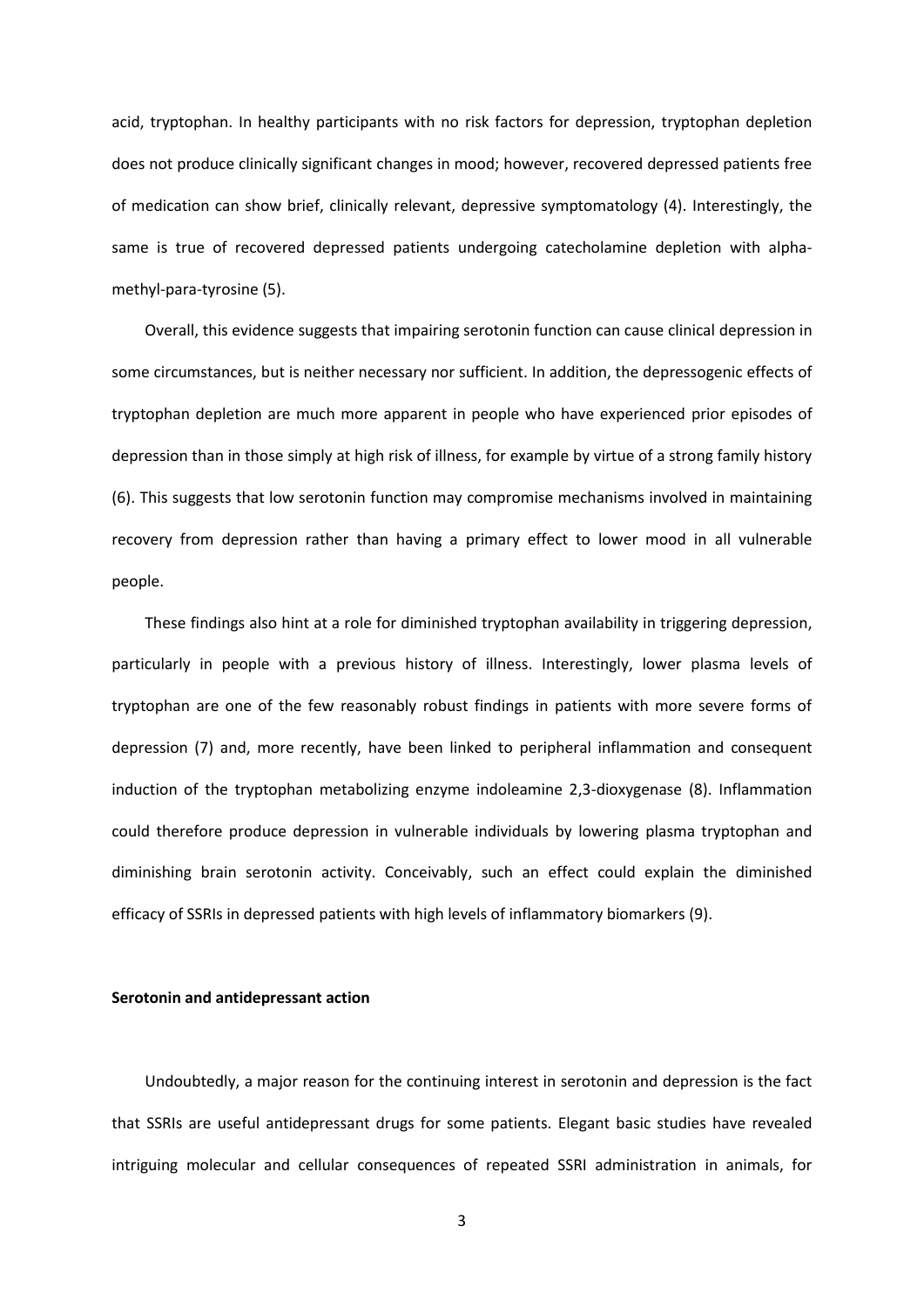example increases in hippocampal cell proliferation and enhanced expression of neuroplasticity related proteins such as brain derived neurotrophic factor (BDNF) (10). However, linking such changes to resolution of the clinical depressive syndrome is challenging. More pertinent in this respect are neuropsychological studies which show that, in both healthy participants and depressed patients, administration of SSRIs leads to positive shifts in the way the brain appraises emotionallyvalenced information. This effect occurs very early in treatment, prior to clinical antidepressant effects, and appears to be mediated via serotonergic innervation to limbic circuitry, particularly the amygdala (11).

This work gives a new insight into how serotonin pathways may influence mood in depressed patients, that is by altering the way the brain appraises emotionally-laden information at an implicit level. Unlike mood, emotions are relatively short-lived, automatic responses to internal or external stimuli, and in depressed patients emotional responses are reliably negatively biased (12). Thus, from this viewpoint, increasing serotonin activity in depressed people does not influence subjective mood directly but, rather, as a secondary consequence of positive shifts in automatic emotional responses.

Over time, it is suggested, this positive biasing of automatic processing would, in an appropriate interpersonal environment, lead to changes in the strategic processing associated with conscious emotional experience. This psychological process is likely to involve re-learning a range of emotional associations, which might account for the gradual onset of clinical antidepressant activity (11). In addition, the notion that "re-learning" is involved in subjective improvement in depression sits well with the finding noted above that antidepressants such as SSRIs promote synaptic plasticity, an effect classically associated with learning (13).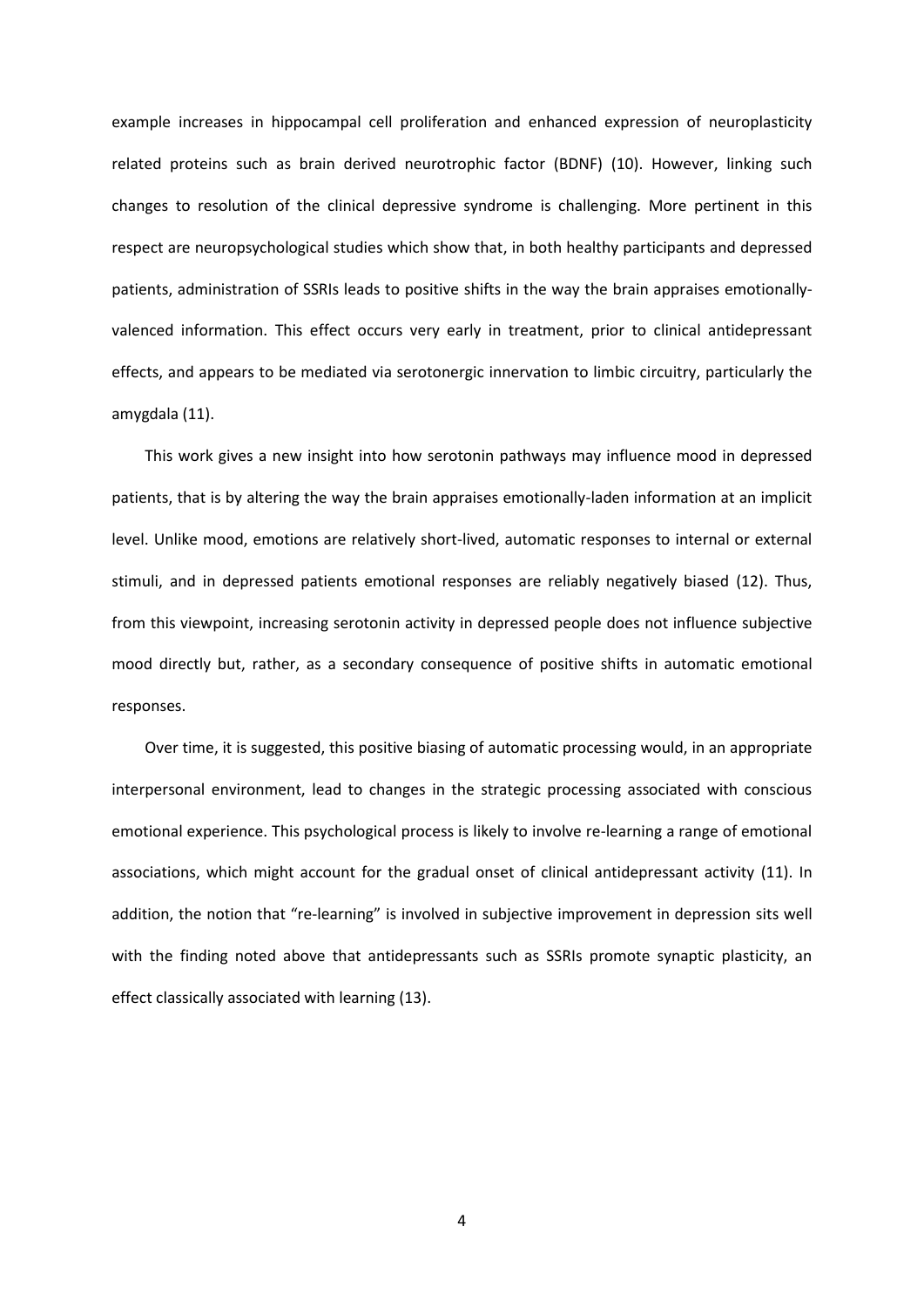### **Computational approaches to serotonin function**

Computational neuroscience offers a framework that allows the role of specific neurotransmitters to be dissected from within a complex, interconnected and dynamic system such as the brain. The paradigmatic example of a computational approach to understanding the function of a central neurotransmitter is the finding that activity in a subset of dopaminergic neurons, projecting from the ventral tegmentum throughout the brain, sharply increases when an unexpected reward occurs (14). Computational accounts suggest that these dopamine neurones contain information about the "reward prediction error", which is calculated simply as the difference between the reward the animal "expected" to receive and what it actually received (15). This provides a compelling quantitative account of the role of dopaminergic neurons in updating beliefs about the environment.

The role of serotonin in cognition has not, to date, been characterized as successfully as the dopaminergic reward prediction error signal. This may in part be due to the technical challenges of identifying serotonergic neurons electrophysiologically or the low concentrations of serotonin compared to dopamine in the central nervous system, problems which may be more readily circumvented in the future by advances in optogenetics (16). Whatever the cause, no existing computational account of serotonergic function commands the empirical support enjoyed by the dopaminergic model.

As a result, before reviewing the specific proposed models of serotonergic function, it is useful to consider the broad type of information that the serotonergic system *could* transmit, given its gross anatomy and neurochemistry. Serotonergic neurons, in keeping with other central monoaminergic neurotransmitters such as noradrenaline and dopamine, project from small central nuclei throughout much of the rest of the central nervous system. This anatomical layout is ideal for broadcasting relatively simple messages which are of general interest to many different regions of the brain, such as the reward prediction error signal carried by dopamine. This is not to say that the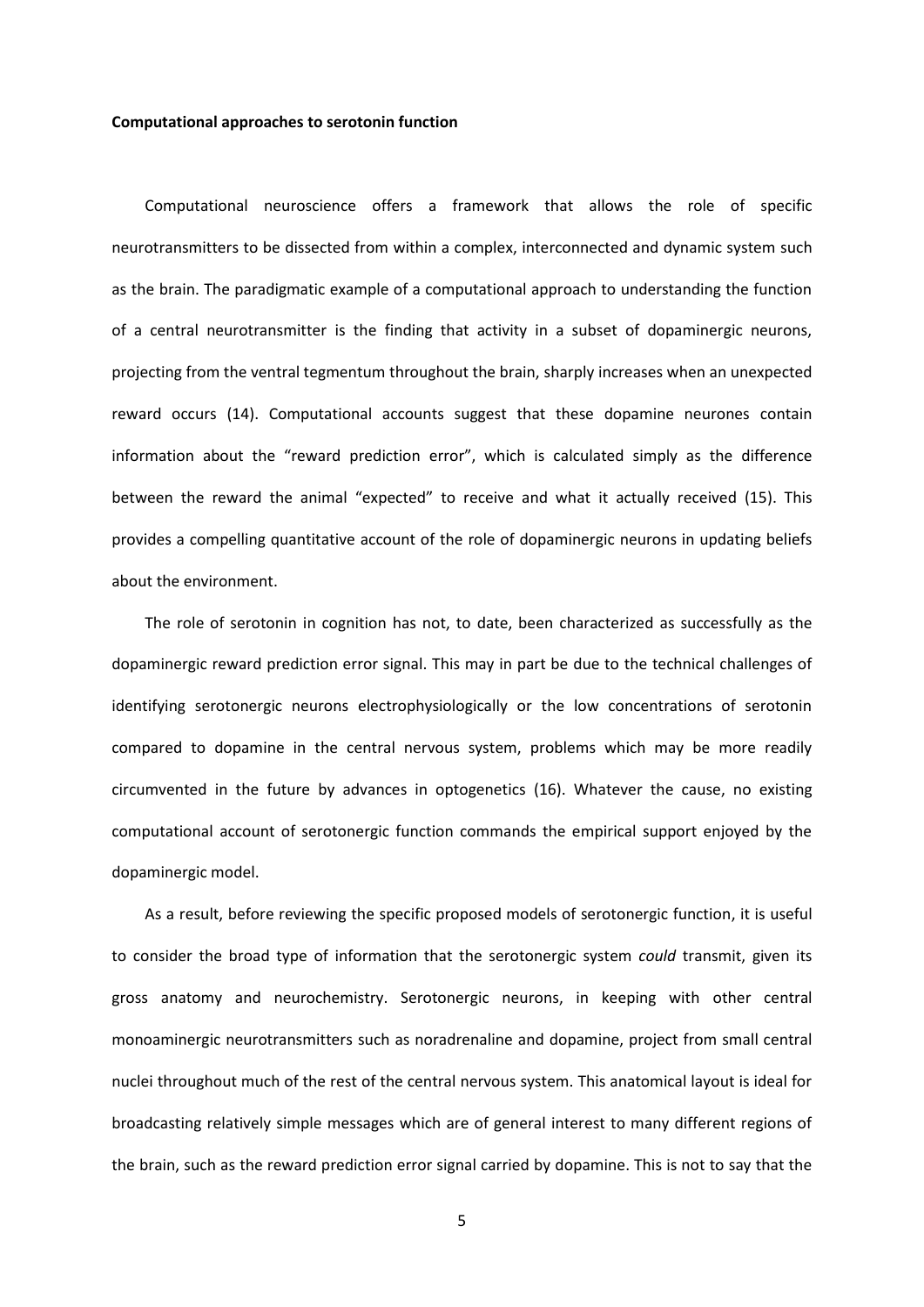serotonergic system has a limit of only one kind of signal; there may be some anatomical specificity in the information transmitted, and the complex range of serotonergic receptors allows for signals to be multiplexed even in neurons projecting to the same region (17).

Current models of serotonergic function have tried to account for three broad observations about the effects of enhancing serotonergic function in animals and humans: first, that it influences response to aversive stimuli; second, that it increases behavioural inhibition; and third, that it improves the symptoms of depression (18).

An initial computational account of serotonergic transmission suggested that it acted in opponency to dopamine, transmitting a "punishment prediction error". That is, phasic serotonergic activity reports when events were worse than expected (19). This model is able to account for the effect of serotonergic modification on behavioural responses to stress and threat, as it suggests that serotonin broadcasts crucial information for learning about aversive outcomes. An elaboration of the model suggests that, in addition to the *phasic* punishment prediction error signal, *tonic*  serotonergic activity represents the average, or expected frequency of punishments (20). This links the effect of serotonin on aversive processing to behavioural inhibition, as the more frequently punishments are expected to occur when actions are taken, the more advantageous does a cautious approach to action become.

A second variant of this model frames the role of serotonin as controlling "delay-discounting", which describes the observation that an immediate reward (say, being given a bar of chocolate now) is generally valued to a greater extent than a delayed reward (being given a bar of chocolate in a week's time). Computationally, this effect can be described by representing the value of a reward numerically (a bar of chocolate could have an immediate reward value of 100) and then systematically reducing this value as a function of how long a delay there is until it is received (the value of the same chocolate bar to be eaten in a week's time may be 50) (21). Serotonin has been suggested to control how "steep" this discounting process is – specifically, high levels of serotonin make the process flatter and thus reduce the difference between immediate and distant rewards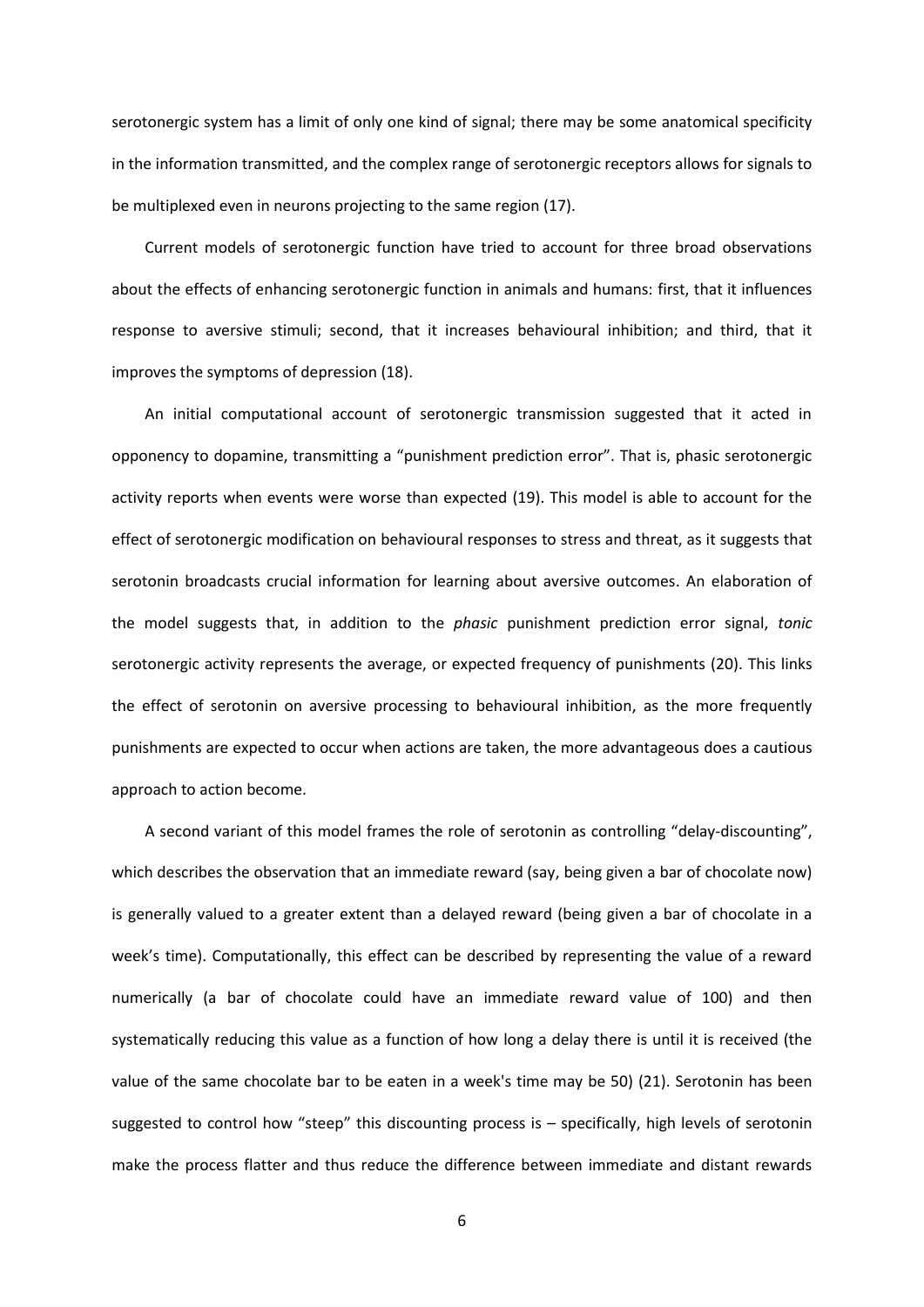(22,23). Flattening the discount rate in this manner makes it more likely that the animal will be willing to wait for a delayed reward, and explains why enhancing serotonergic function reduces impulsive behaviour.

A third computational model, developed by Dayan and Huys (18), may be more relevant to the role of serotonin in depression and its treatment. Here, serotonin is perceived as influencing the way that one thought leads to another, specifically by inhibiting chains of thoughts predicted to lead to negative affective states ("let's not go there"). From this viewpoint, the role of serotonin is to ensure that thoughts with potentially negative emotional consequences are relatively underexplored; hence facilitation of serotonin produces a bias towards optimistic valuations, as rewarding thoughts are "visited" more frequently than punishing thoughts. This is consistent with actions of SSRIs on emotional processing described earlier (11). Conversely, tryptophan depletion would be expected to undermine this effect of serotonin, leading to greater access to negative thinking patterns. In an individual where particularly bleak patterns of negative thoughts have been established during previous depressive episodes, tryptophan depletion could result in such experiences being readily re-accessed, leading to the return of clinically significant depressive symptoms.

# **Conclusions**

Simple biochemical theories that link low levels of serotonin with depressed mood are no longer tenable. However, experimental and computational accounts of how serotonin influences emotional processing throw an intriguing light on the neuropsychology of depression and its pharmacological treatment.

Whether this information can be harnessed to predict therapeutic response to SSRI treatment at an individual level is an important topic for clinical translation.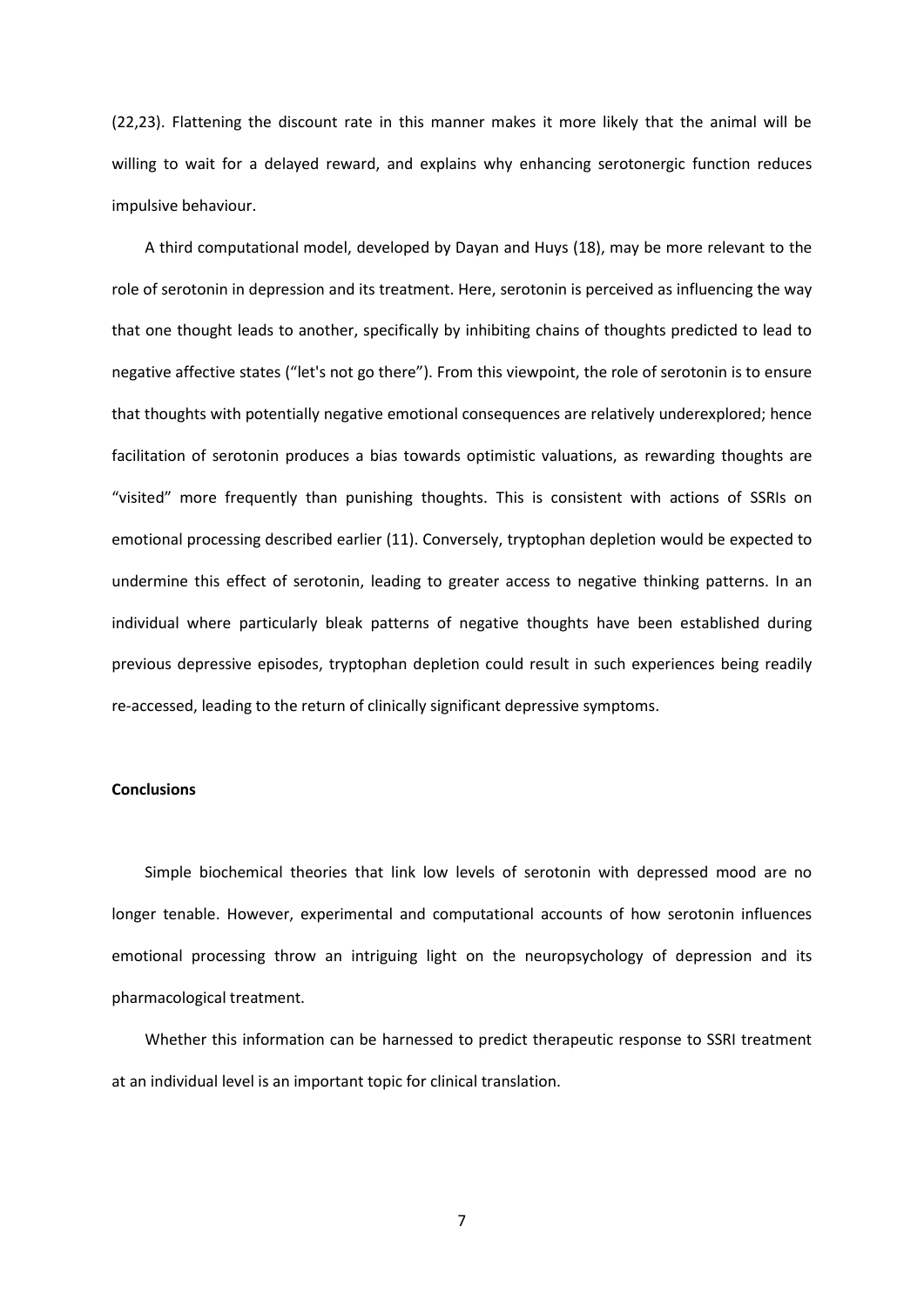### **References**

- 1. Coppen A. The biochemistry of affective disorders. Br J Psychiatry 1967;113:1237-64.
- 2. Howes OD, Kambeitz J, Kim E et al. The nature of dopamine dysfunction in schizophrenia and what this means for treatment: meta-analysis of imaging studies. Arch Gen Psychiatry 2012;69:776-86.
- 3. Cowen PJ. Serotonin and depression: pathophysiological mechanism or marketing myth? Trends Pharmacol Sci 2008;29:433-6.
- 4. Smith KA, Fairburn CG, Cowen PJ. Relapse of depression after rapid depletion of tryptophan. Lancet 1997;349:915-9.
- 5. Berman RM, Narasimhan M, Miller HL et al. Transient depressive relapse induced by catecholamine depletion: potential phenotypic vulnerability marker? Arch Gen Psychiatry 1999;56:395-403.
- 6. Ruhé HG, Mason NS, Schene AH. Mood is indirectly related to serotonin, norepinephrine and dopamine levels in humans: a meta-analysis of monoamine depletion studies. Mol Psychiatry 2007;12:331-59.
- 7. Anderson IM, Parry-Billings M, Newsholme EA et al. Decreased plasma tryptophan concentration in major depression: relationship to melancholia and weight loss. J Affect Disord 1990;20:185-91.
- 8. Wichers MC, Koek GH, Robaeys G et al. IDO and interferon-α-induced depressive symptoms: a shift in hypothesis from tryptophan depletion to neurotoxicity. Mol Psychiatry 2005;10:538-44.
- 9. Uher R, Tansey KE, Dew T et al. An inflammatory biomarker as a differential predictor of outcome of depression treatment with escitalopram and nortriptyline. Am J Psychiatry 2014;171:1278-86.
- 10. Sharp T, Cowen PJ. 5-HT and depression: is the glass half-full? Curr Opin Pharmacol